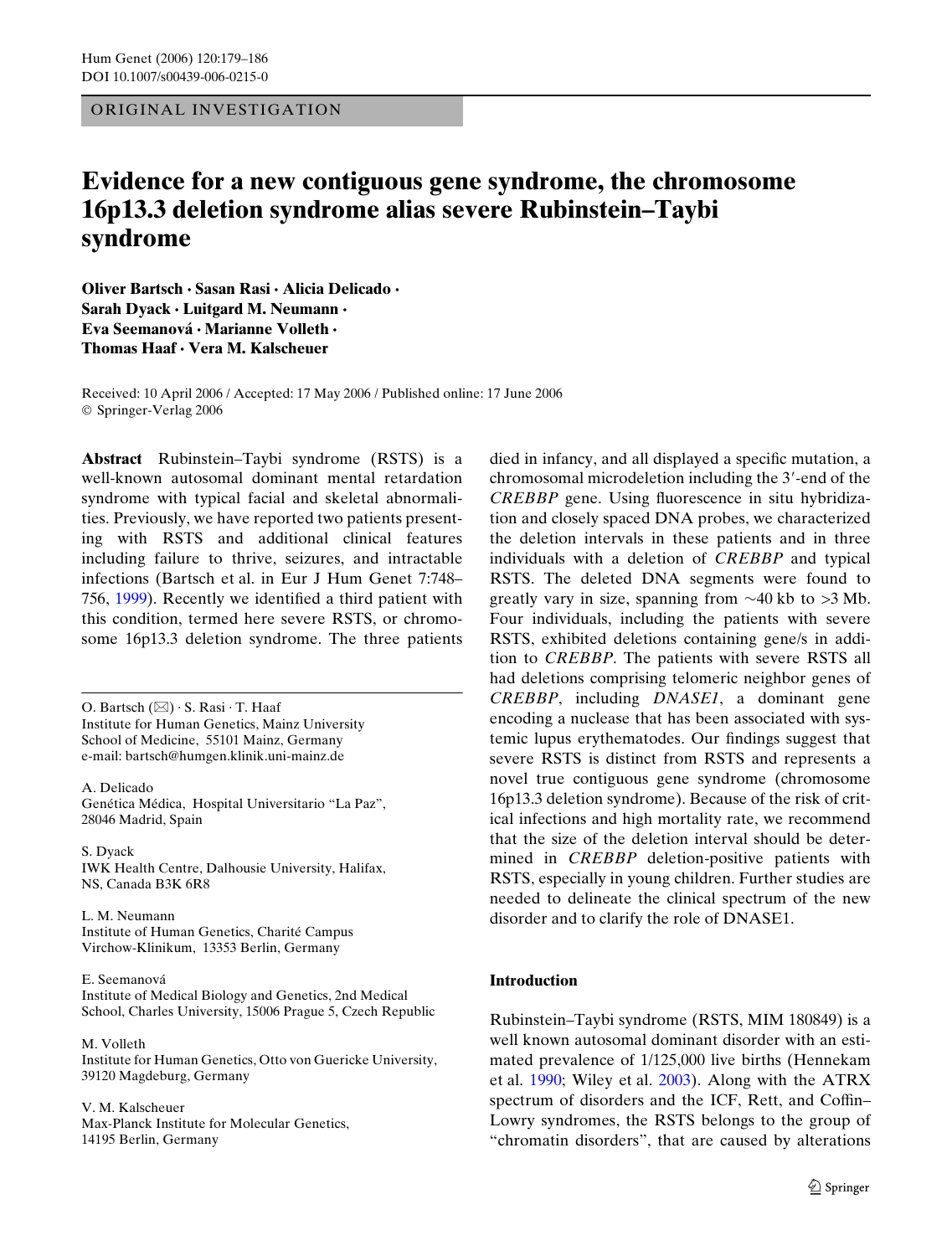of proteins modifying the chromatin structure (Hendrich and Bickmore [2001\)](#page-7-2). Frequent clinical features include postnatal short stature, microcephaly, typical face with low hairline, dense hair, beaked ("Cyranotype") or straight nose, hypoplastic alae nasi, broad thumbs and great toes with radial angulation, and mild to moderate mental retardation (Rubinstein [1990;](#page-7-3) Wiley et al. [2003\)](#page-7-1). Other features include coloboma, cardiac anomalies, keloid formation in scars, and increased risk of tumor formation.

Following the observation of patients with RSTS and cytogenetic rearrangements at chromosome 16p13.3 or submicroscopic deletions within 16p13 (Imaizumi and Kuroki [1991;](#page-7-4) Breuning et al. [1993\)](#page-6-1), RSTS was found to be caused, in most cases, by heterozygous molecular mutations in the *CREBBP* gene (MIM 600140) (Petrij et al. [1995;](#page-7-5) Coupry et al. [2002;](#page-7-6) Bartsch et al. [2005](#page-6-2)). A smaller subset of patients, around 8–12%, demonstrated *CREBBP* gene deletions (Breuning et al. [1993](#page-6-1); Bartsch et al. [1999\)](#page-6-0) or exon deletions (Coupry et al. [2004\)](#page-7-7) and recently, *EP300* gene mutations were identified as another, rare cause of RSTS in  $\sim$ 3% of patients (Roelfsema et al. [2005](#page-7-8)).

There has been some controversy whether RSTS represents a single phenotype with only minor variation between patients (Rubinstein [1990](#page-7-3); Wiley et al. [2003](#page-7-1)), or a clinical spectrum of milder and more severe phenotypes. Towards the mild end of the spectrum, we have recently proven the "incomplete RSTS" by identifying milder (missense) *CREBBP* mutations among these patients (Bartsch et al. [2002,](#page-6-3) [2005](#page-6-2)). Phenotypes were similar to RSTS but with either normal intelligence, normal stature, less typical facial appearance, and/or atypical skeletal changes (Cotsirilos et al. [1987;](#page-7-9) Bartsch et al. [2002,](#page-6-3) [2005](#page-6-2)). At the severe end of the spectrum, there have been reports of children with RSTS and serious complications resulting in death within the first 2 years of life (Kimura et al. [1993](#page-7-10); Bartsch et al. [1999](#page-6-0)). Previously, we have reported *CREBBP* gene deletions in two of these patients (Bartsch et al. [1999\)](#page-6-0). Here we identify another case of RSTS and death in infancy associated with a *CREBBP* gene deletion.

We report here the first study of 16p13.3 deletion intervals in patients with severe RSTS. We determined the deletion intervals of three patients with severe RSTS and three individuals with typical RSTS. Patients with severe RSTS had contiguous gene deletions involving up to 3 Mb, all of which included *CREBBP* and *DNASE1* (gene for deoxyribonuclease I, MIM 125505), a dominant distal neighbor gene of *CREBBP* implicated in systemic lupus erythematodes (SLE, MIM 152700). Deletions restricted to *CREBBP* were associated with typical RSTS, which is not surprising.

#### **Materials and methods**

#### Patients

The research was approved by the responsible Ethics Committee. Nine individuals with *CREBBP* gene deletions (including six previously reported patients: Bartsch et al. [1999](#page-6-0), [2002](#page-6-3): patients A–D, 9, and 10) were identified in the course of diagnostic fluorescence in situ hybridization (FISH) analyses in a total of 190 unrelated patients with either a definitive or a tentative diagnosis of RSTS and normal GTG-banded karyotypes. Of these, six had typical RSTS and three presented with RSTS and additional clinical signs ("severe RSTS"; life-threatening malformations, failure to thrive, and/or critical infections). The latter three patients all died in their first year of life. Materials for this study were available from the three patients with severe RSTS (Bartsch et al. [1999](#page-6-0), [2002:](#page-6-3) patients A, B, and 9) and from three novel deletion-positive patients with typical RSTS.

#### FISH analysis

FISH was performed using standard metaphase spreads from peripheral blood lymphocytes or from EBV-transformed lymphoblastoid cells. DNA probes (Table [2\)](#page-5-0) included four cosmids for the *CREBBP* gene, RT100, RT191, RT203, and RT166, (Bartsch et al. [2002](#page-6-3)) and 19 BACs covering a 4.2 Mb region around the *CREBBP* [gene. BACs were obtained from](http://www.chori.org/) [the Children's Hospital Oakland Research Institute](http://www.chori.org/) [\(](http://www.chori.org/)http://www.chori.org/) and the Resource Center of the German Human Genome Project. Amplification of cosmid/BAC DNA and labeling of probes was performed using standard degenerate oligonucleotide primed polymerase chain reaction (DOP PCR) or using DOP shuttle PCR as previously described (Bartsch et al. [1999](#page-6-0); Zhu et al. [2004\)](#page-7-11).

#### **Results**

#### Clinical reports

Clinical features are summarized in Table [1.](#page-2-0) All parents were healthy and non-consangineous and all family histories were unremarkable. Probands 1 and 2 with severe RSTS were previously reported (Bartsch et al.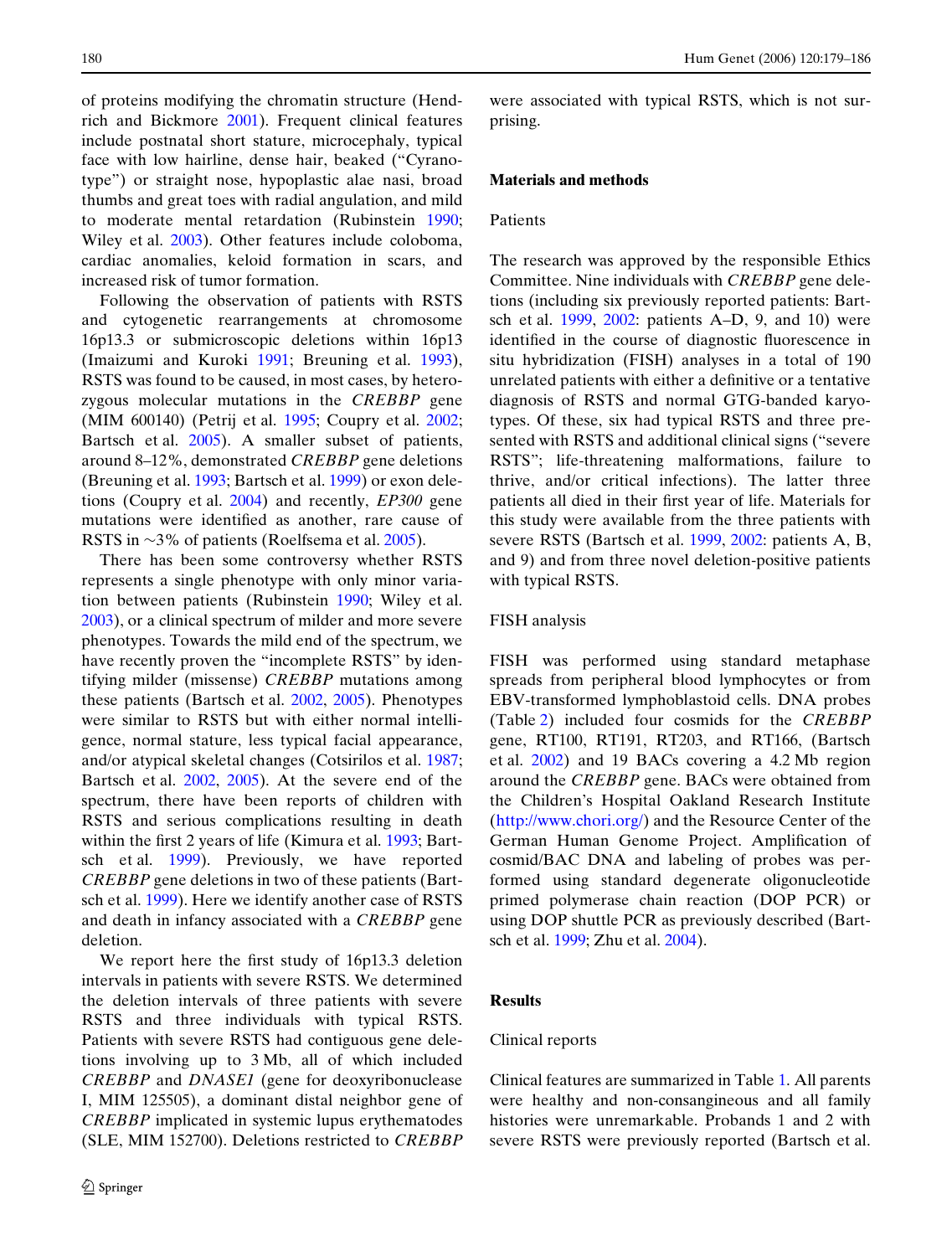## <span id="page-2-0"></span>**Table 1** Clinical features of RSTS patients in this study

|                                                                 | Patient<br>$\mathbf{1}$           | Patient<br>2                       | Patient<br>3                       | Patient<br>4                                    | Patient<br>5                                     | Patient<br>6                                        | Patients with<br>RSTS (Rubinstein<br>1990) |  |
|-----------------------------------------------------------------|-----------------------------------|------------------------------------|------------------------------------|-------------------------------------------------|--------------------------------------------------|-----------------------------------------------------|--------------------------------------------|--|
| Gender<br>Rare or<br>uncommon<br>features                       | $\mathbf F$                       | $\mathbf M$                        | $\mathbf M$                        | $\mathbf M$                                     | $\mathbf F$                                      | ${\bf F}$                                           | 46% F, 54% M                               |  |
| Death in infancy                                                | Yes, died<br>at 5 weeks<br>of age | Yes, died<br>at 7 months<br>of age | Yes, died<br>at 9 months<br>of age | No, alive and<br>well at the age<br>of 14 years | No, alive and<br>well at the age<br>of 16 months | No, alive and<br>well at the<br>age of 13<br>months | $\overline{\phantom{a}}$                   |  |
| Failure to thrive<br>Life-threatening<br>infections             | $+$<br>$^{+}$                     | $\ddot{}$                          | $\boldsymbol{+}$<br>$^{+}$         |                                                 |                                                  |                                                     |                                            |  |
| Severe neonatal<br>convulsions,<br>multifocal<br>hypsarrhythmia | $\qquad \qquad -$                 | $+$                                |                                    |                                                 |                                                  |                                                     |                                            |  |
| Hypoplastic<br>left heart                                       | $\! + \!\!\!\!$                   |                                    |                                    |                                                 |                                                  |                                                     |                                            |  |
| Polysplenia,<br>disturbance<br>of laterality                    | $\boldsymbol{+}$                  |                                    |                                    |                                                 |                                                  |                                                     |                                            |  |
| Anteriorly<br>placed anus<br>Typical features                   | $\qquad \qquad -$                 |                                    |                                    |                                                 |                                                  | $\begin{array}{c} + \end{array}$                    |                                            |  |
| Microcephaly<br>$\left($ <2nd<br>percentile)                    | $^{+}$                            | $^{+}$                             | $\! + \!\!\!\!$                    |                                                 |                                                  |                                                     | 94%                                        |  |
| Facial<br>hypertrichosis,<br>dense hair                         | $\! +$                            | $+$                                | $\boldsymbol{+}$                   | $\! + \!\!\!\!$                                 | $+$                                              | $\! + \!\!\!\!$                                     | 100%                                       |  |
| Down slanting<br>palpebral<br>fissures                          | $\! + \!\!\!\!$                   |                                    |                                    |                                                 | $^{+}$                                           | $\! + \!\!\!\!$                                     | 90%                                        |  |
| Prominent<br>beaked or<br>straight nose                         | $\boldsymbol{+}$                  | $+$                                | $\! +$                             | $\begin{array}{c} + \end{array}$                | $+$                                              | ${\rm N}{\rm K}$                                    | 93%                                        |  |
| Columella below                                                 | $\boldsymbol{+}$                  | $\! + \!\!\!\!$                    | $^{+}$                             | $^{+}$                                          | $^{+}$                                           | $\! + \!\!\!\!$                                     | $78\%$                                     |  |
| the alae nasi<br>Highly arched<br>palate                        | $\! + \!\!\!\!$                   | $^{+}$                             | NK                                 | $^{+}$                                          | $\! + \!\!\!\!$                                  | $^{+}$                                              | 93%                                        |  |
| Receding<br>chin                                                | $^{+}$                            | $^{+}$                             |                                    | $^{+}$                                          | $+$                                              | $^{+}$                                              | 75%                                        |  |
| Broad thumbs<br>or halluces                                     | $\! + \!\!\!\!$                   | $+$                                | $\! +$                             | $\boldsymbol{+}$                                | $+$                                              | $\boldsymbol{+}$                                    | $100\%$                                    |  |
| Congenital<br>heart defect                                      | $\begin{array}{c} + \end{array}$  | $\! + \!\!\!\!$                    | $\qquad \qquad -$                  |                                                 |                                                  | $\begin{array}{c} + \end{array}$                    | $34\%$                                     |  |
| Kidney a<br>bnormality                                          | $\begin{array}{c} + \end{array}$  | $\overline{\phantom{0}}$           | $\boldsymbol{+}$                   |                                                 |                                                  | $\! + \!\!\!\!$                                     | $52\%$                                     |  |
| Feeding<br>difficulties<br>in infancy                           | $\begin{array}{c} + \end{array}$  | $\! + \!\!\!\!$                    | $\boldsymbol{+}$                   |                                                 |                                                  | $+$                                                 | $77\%$                                     |  |
| Hypotonia,<br>lax ligaments                                     | $^+$                              | $\begin{array}{c} + \end{array}$   | $^+$                               | $\begin{array}{c} + \end{array}$                | $+$                                              | $\begin{array}{c} + \end{array}$                    | $70\%$                                     |  |

*NK* Not known

[1999](#page-6-0): patients A and B). Proband 3 was previously reported with RSTS at the age of 6 weeks (Bartsch et al. [2002:](#page-6-3) patient 9). Following failure to thrive and numerous severe respiratory infections, he died of pneumonia at the age of 9 months. Further information was not available.

Proband 4 was born at 41 weeks of gestation. Length was 47 cm (25th percentile), weight 2,550 g (10th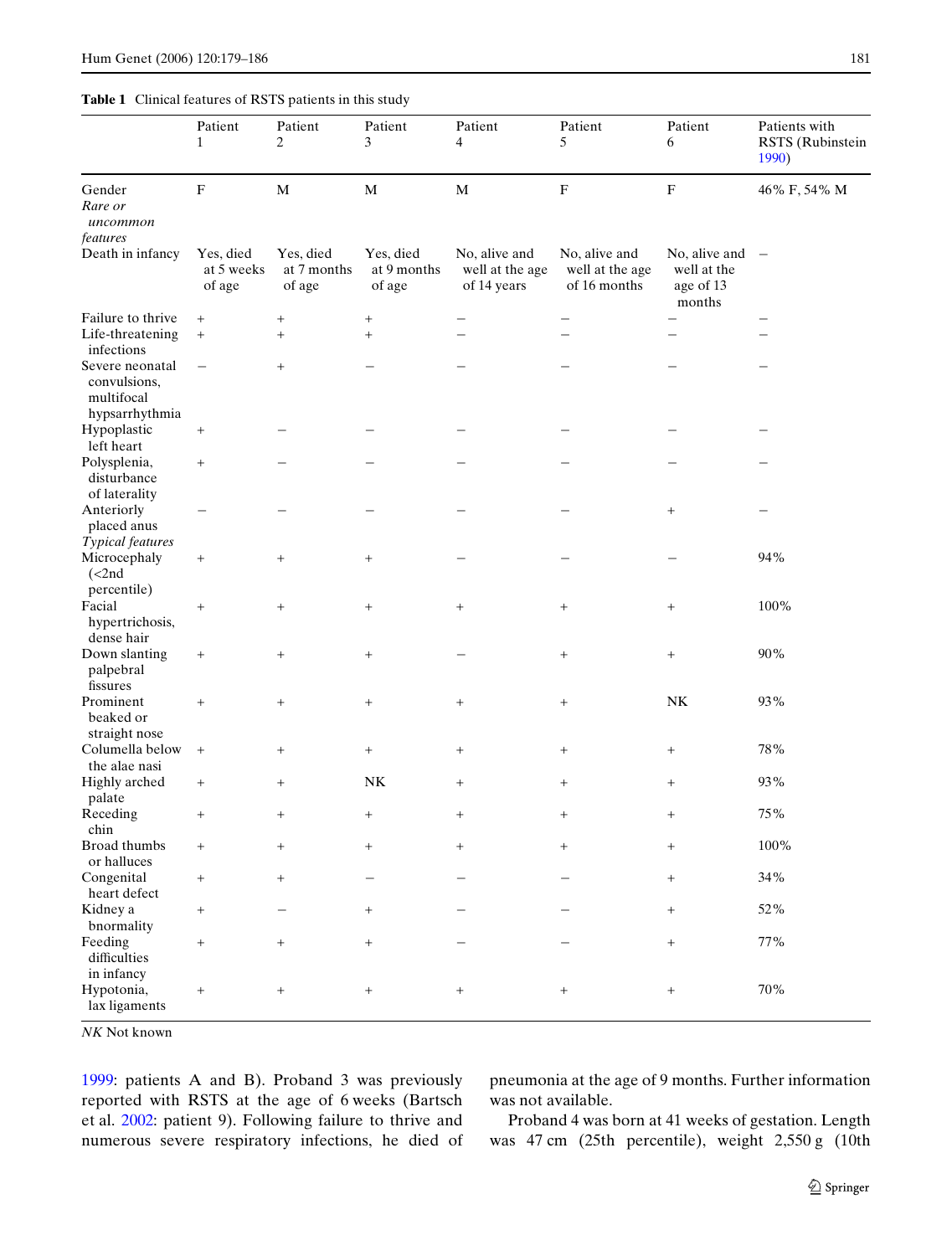prcentile), and OFC 32.5 cm (25th percentile). He had a long philtrum, thin upper lip, narrow highly arched palate, micrognathia, large malformed ears, short fingers, and broad thumbs. He also had undescended testes, hypertrichosis, a hypoglycemic episode on day three of life, and pedal edema resolving in his first week of life. Cerebral ultrasound was normal, and renal ultrasound indicated mild pyelectasis on the left. He first walked at the age of 3 years. When seen again at 14 years, height was 150 cm (10th percentile), weight 44 kg (body mass index  $19.5 \text{ kg/m}^2$ ), and OFC 52.4 cm (3rd to 10th percentile). He showed full eyebrows, long palpebral fissures, epicanthal folds, prominent beaked nose, dental malocclusion, broad thumbs and halluces, and had moderate mental retardation.

Proband 5 was diagnosed with RSTS at the age of 4 weeks. At the age of 10 weeks, length was 57 cm (75th percentile), weight 4,930 g (75th percentile), and OFC 36 cm (3rd to 10th percentile). She had dense scalp hair with low anterior and posterior hairlines, a capillary hemangioma on the forehead, downslanting palpebral fissures, highly arched palate, straight nose, micrognathia, bilateral incomplete simian creases, widely spaced nipples, broad thumbs with radial angulation, broad great toes, and a cavernous hemangioma on the right labia majora. She also had mild hypotonia, but no feeding difficulties. Cerebral and abdominal ultrasounds and hearing tests were normal. At the age of 12 months, her family doctor noted good health, normal length and weight (3rd to 10th percentile), microcephaly (OFC 41 cm,  $-3.5$  SD) and a motor development corresponding to an age of 6 months. When recently seen at the age of 16 months, she was in good physical condition.

Proband 6 was born at 38 weeks of gestation. Length was 47 cm (25th percentile), weight 2,880 g (25th to 50th percentile), and OFC 33.5 cm (50th percentile). At 4 days of age she was transferred to a tertiary care center because of respiratory distress. She was hirsuite and had a low posterior hairline, generous fontanelles, downslanting palpebral fissures, hypoplastic alae nasi, columella below her nares, micrognathia, a highly arched palate, and overfolded superior pinnae. She also had broad thumbs with mild medial deviation, broad first toes, hypoplastic toenails, and an anteriorly placed anus. At 5 weeks of age she had a urinary tract infection and was treated with trimethoprim-sulfamethoxazole. At 13 weeks of age, cerebral and abdominal ultrasounds revealed a partially absent corpus callosum, moderate to severe hydronephrosis on the right, and a bilateral duplication of the collecting system. Skeletal X-rays showed broad terminal first phalanges of thumbs and great toes and a bifid sacrococcygeal segment. She had a patent ductus arteriosus requiring surgical closure, bilateral retinal colobomas, and hearing loss in her left ear. At the age of 13 months she had muscular hypotonia and chronic constipation, but was thriving, alert and attentive. Length was  $66 \text{ cm}$  (<3rd percentile), weight  $7,900 \text{ g}$  (<3rd percentile), and OFC 43.5 cm (3rd percentile).

#### FISH mapping of deletions

Cosmid and BAC probes from the critical 16p13.3 region were hybridized to metaphases (Fig. [1](#page-4-0)) of the six probands in order to delineate the deletion regions. The results are summarized in Table [2](#page-5-0). All deletions were heterozygous. The smallest deletion was  $\sim$ 40 kb in size (proband 5) and the largest spanned >3,000 kb (proband 3) (Fig. [2](#page-6-4)). The 16p telomere was always present on the deleted chromosomes. The most telomeric breakpoint was found  $\sim$ 1,000 kb distal to *CREBBP* (proband 2) and the most centromeric breakpoint was >2,700 kb proximal to *CREBBP* on chromosome 16p13.2 (proband 3). In probands 4 and 5 with typical RSTS the deletions were restricted to the *CREBBP* gene. In contrast, probands 1–3 with severe RSTS and proband 6 had deletions including *CREBBP* and at least three other genes (Table [2](#page-5-0), Fig. [2](#page-6-4)). The region of overlap that is deleted in patients 1–3 with severe RSTS, but present in probands 4–6 with typical RSTS, contains the genes *DNASE1* and *TRAP1* (gene for tumor necrosis factor type 1 receptor associated protein, MIM 606219)*.*

#### **Discussion**

Here, nine out of 190 patients with a tentative diagnosis of RSTS or definitely RSTS displayed 16p13.3 deletions and of these, three patients had critical infections and died in their first year of life ("severe RSTS"). Early death is unusual in RSTS; prior to the 1970s many patients with RSTS died of cardiac defects and respiratory infections (Hennekam et al. [1990;](#page-7-0) Rubinstein [1990;](#page-7-3) Wiley et al. [2003](#page-7-1)), but apart from our three patients, we are aware of only two other cases from recent years, a 20-month old boy with absent thymus who died of intractable respiratory infections (Kimura et al. [1993\)](#page-7-10) and a newborn with hypoplastic left heart who died on his fifth day of life during palliative surgery (Hanauer et al. [2002](#page-7-12)). The former patient was not evaluated for *CREBBP* deletions or molecular mutations, and the latter (Hanauer et al. [2002\)](#page-7-12) had a normal FISH test with the cosmid probe RT1.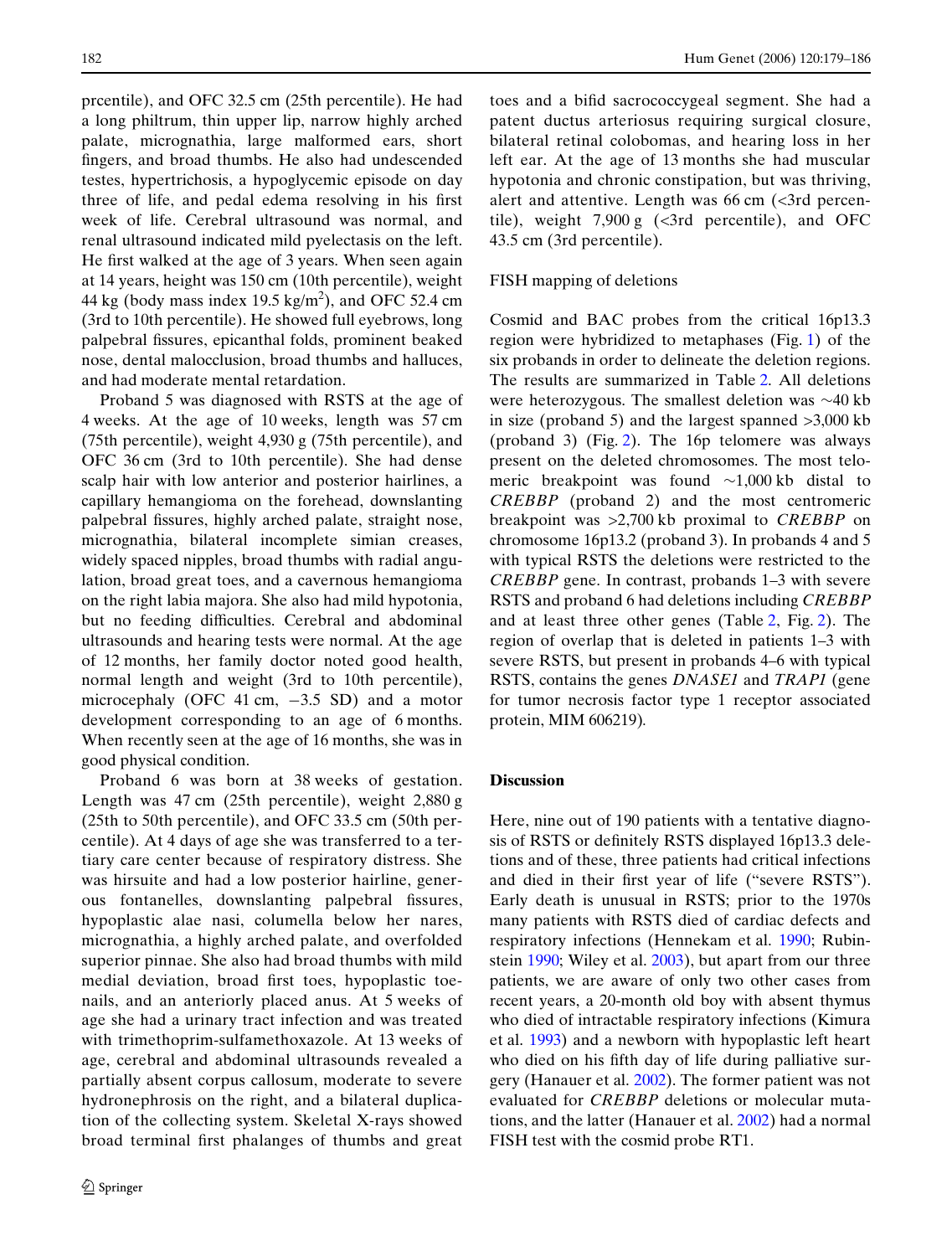<span id="page-4-0"></span>**Fig. 1 a-d** Partial metaphase spreads hybridized with different BAC probes, chromosomes are counterstained with DAPI. **a**, **b** Patients 2 and 6 hybridized with BACs 951C12 and 295D4, respectively. FISH signals are present on only one of the two homologous chromosomes 16. *Arrows* indicate the homologues 16 with a deletion. **c**, **d** Patients 2 and 6 hybridized with BACs 489J2 and 19H6, respectively. FISH signals are seen on both chromosomes 16



Our observations indicate a higher mortality rate among individuals with RSTS and *CREBBP* deletion (3 of 9) than among the other patients in this series (0 of  $181$ ). The difference in mortality is also significant when the *CREBBP* deletion RSTS patients (3 in 9) are compared to the patients with RSTS and proven molecular mutation (0 in 19) (Bartsch et al. [2005](#page-6-2)) (Fisher's exact test;  $P < 0.05$ ). These differences strongly suggest that large (contiguous gene) deletions involving neighbor gene/s of *CREBBP* lead to a higher mortality rate than those mutations that are restricted to *CREBBP*. Here we refer to this novel contiguous gene syndrome as "16p13.3 deletion syndrome" or "severe RSTS".

Previous studies of patients with RSTS indicated 16p13.3 deletions sized up to 560–650 kb and including the 5'- and 3'-flanking regions of *CREBBP* (Petrij et al. [1995,](#page-7-5) [2000](#page-7-13); Coupry et al. [2002,](#page-7-6) [2004\)](#page-7-7). This study demonstrates differences between the various 16p13.3 deletions in patients with either RSTS or severe RSTS. The sizes of the deletions ranged from 40 kb (patient 5) to 800 kb (patient 6) in typical RSTS, and from 400 kb (patient 1) to  $>3,000$  kb (patient 3) in severe RSTS. Deletions of patients with severe RSTS all included distal (3'-flanking) neighbor genes to *CREBBP* (*TRAP1*, *DNASE1*), and the >3,000 kb deletion and the 2,700 kb deletion (patient 2) in these patients represent the largest 16p13.3 deletions reported so far. Breakpoints were located from  $\sim$ 1,000 kb distal to to  $\sim$ 2,700 kb proximal to the *CREBBP* gene; each patient had different, private breakpoints.

All four contiguous gene deletion-positive patients in this study presented clinical features uncommon to RSTS (Rubinstein [1990;](#page-7-3) Wiley et al. [2003\)](#page-7-1), including hypoplastic left heart, polysplenia and other laterality defects, and necrotizing enterocolitis (patient 1), neonatal epilepsy (patient 2), serious infections (patients 2 and 3), failure to thrive (patient 3), and anteriorly placed anus (patient 6). Patients 1–3 (severe RSTS) shared a deletion overlap at *CREBBP*, *TRAP1*, and *DNASE1* (Fig. [2,](#page-6-4) Table [2](#page-5-0)), and patients 4–6 (clinically diagnosed with typical RSTS) showed no deletion at *TRAP1* and *DNASE1*. Human TRAP1 is a mitochondrial ATP-binding protein that may possibly function in a chaperone pathway involved in mitochondrial import or apoptosis (Felts et al. [2000](#page-7-14)) and to our knowledge, TRAP1 has not been associated with human disease. *DNASE1* mutations have been associated with SLE, a disorder of the autoimmune system leading to an increased rate of infections (Yasutomo et al. [2001](#page-7-15)). Moreover, experimental evidence suggests that in SLE, increased CREM (cAMP-responsive element modulator) may sequester the transcription coactivators CREBBP and p300, thereby making them unavailable for CREB and other transcription factors (Solomou et al. [2001](#page-7-16)). Hence, *DNASE1* is a strong potential candidate for some of the additional features in the patients with 16p13.3 contiguous gene deletions. DNASE1 deficiency and reduced clearance of nuclear DNA–protein complexes after cell death may propagate general vasculitis, a mechanism potentially explaining the failure to thrive, serious infections, and epilepsy in patients 2 and 3. In patient 1 (hypoplastic left heart and necrotizing enterocolitis), the contribution of gene/s apart from *CREBBP* to her serious clinical course and death remains equivocal. Cardiac anomalies are frequent in RSTS (32.6% of patients, Stevens and Bhakta [1995](#page-7-17)), and hypoplastic left heart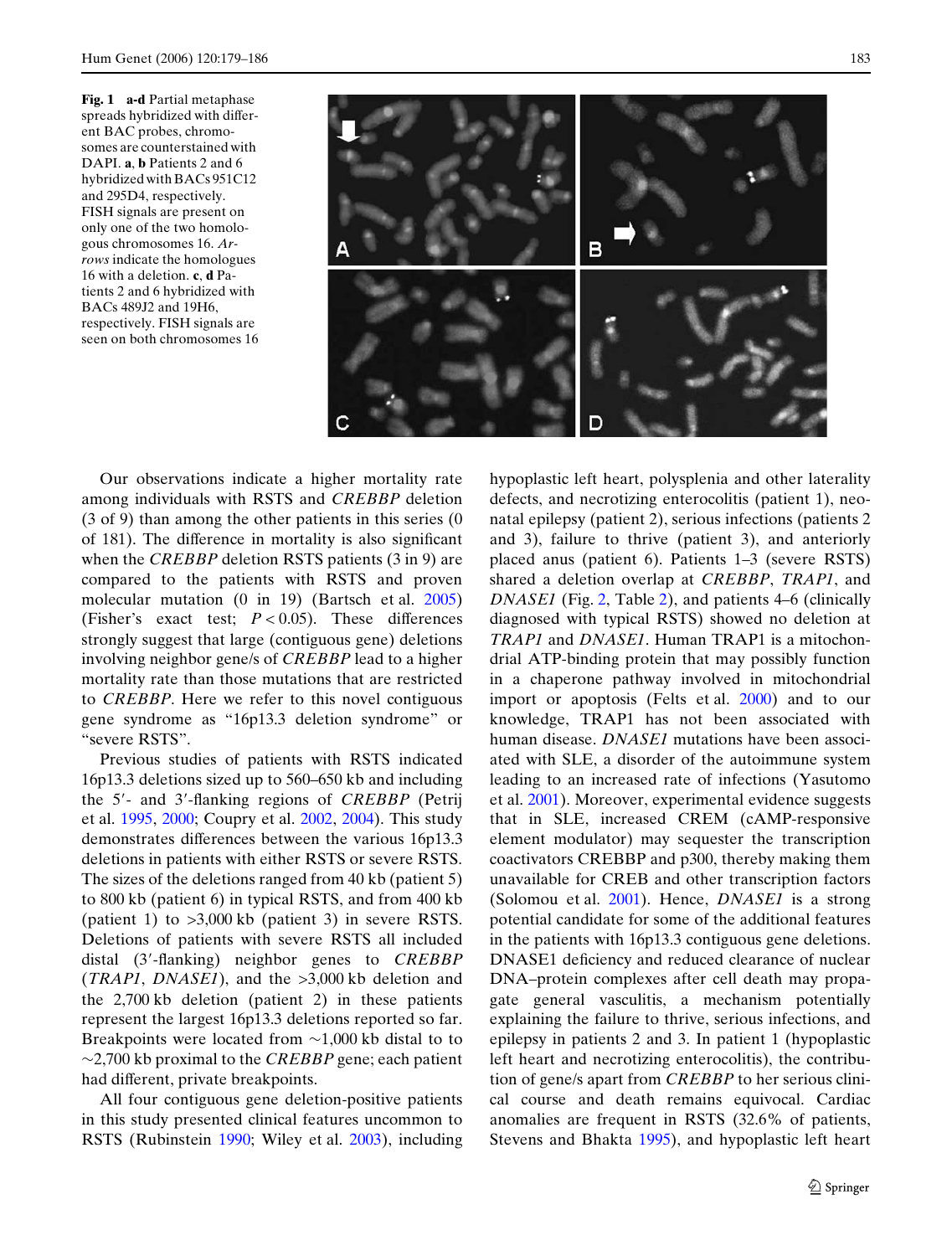<span id="page-5-0"></span>**Table 2** DNA probes and results of FISH

| Clone                              | Distance<br>from 16pter | Chromosome<br>band                                                        | Patient<br>$\mathbf{1}$ | Patient<br>2 | Patient<br>3 | Patient<br>4    | Patient<br>5 | Patient<br>6 |
|------------------------------------|-------------------------|---------------------------------------------------------------------------|-------------------------|--------------|--------------|-----------------|--------------|--------------|
|                                    | $(Mb)^a$                | or marker <sup>a</sup>                                                    |                         |              |              |                 |              |              |
| <b>BAC RP11-20I23</b>              | 2.425-2.583             | AC093525, CGI-14,<br>PDPK1, ATP6V0C                                       | $+$                     | $^{+}$       |              |                 |              |              |
| <b>BAC RP11-67B18</b>              | 2.476-2.655             | AC146517                                                                  |                         | $^{+}$       |              |                 |              |              |
| <b>BAC RP11-951C12</b>             | 2.609-2.815             | AQ724027 to AQ723946                                                      |                         |              |              |                 |              |              |
| <b>BAC RP11-473M20</b>             | 2.978-3.158             | AC108134, <i>MMPL1</i> ,<br>TNFRSF12A,<br>MMP25, CLDN6,<br>CLDN9, NK4     |                         |              |              |                 |              |              |
| <b>BAC RP11-74N16</b>              | 3.139 - 3.292           | AO268787 to AO268784                                                      | $^{+}$                  |              |              |                 |              |              |
| <b>BAC RP11-433P17</b>             | 3.292-3.471             | AC025283, ZNF597,<br>OR2C1, ZNF434,<br>ZNF75A, ZNF174,<br><i>FLJ14154</i> | $+$                     |              | $+$          | $^{+}$          | $^{+}$       |              |
| <b>BAC RP11-6C20</b>               | 3.515-3.680             | B49362 to B49363,                                                         |                         |              |              | $\! + \!\!\!\!$ |              |              |
|                                    |                         | BTBD12, DNASE1,<br>TRAP1                                                  |                         |              |              |                 |              |              |
| <b>BAC RP11-103P19</b>             | 3.532-3.727             | AQ314485 to AQ314487,<br>NOD3, DNASE1,<br>TRAP1, CREBBP<br>exons 31-27    |                         |              | dim          | $^{+}$          |              | $^+$         |
| Cosmid LANL-RT100                  | 3.714-3.755             | CREBBP exons 31-17                                                        |                         |              |              |                 |              |              |
| Cosmid LANL-RT191                  | 3.761-3.801             | AC004509,<br><b>CREBBP</b><br>exons 13-3                                  |                         |              |              |                 | $+$          |              |
| Cosmid LANL-RT203                  | 3.800-3.836             | CREBBP intron 2-3,<br>exon 3                                              |                         |              |              |                 | $^{+}$       |              |
| Cosmid LANL-RT166                  | 3.841-3.879             | CREBBP exons 2-1                                                          |                         |              |              |                 |              |              |
| <b>BAC RP11-95J11</b>              | 3.800-3.965             | AC007151, CREBBP<br>exons 3-1, ADCY9<br>exons $11-10$                     | dim                     |              |              | dim             | dim          |              |
| <b>BAC RP11-95P2</b>               | 4.114-4.289             | AC009171, SRL, TFAP4                                                      | $\! + \!\!\!\!$         |              |              | $\! + \!\!\!\!$ | $\! + \!$    |              |
| <b>BAC RP11-295D4</b>              | 4.289-4.461             | AC012676, MAGM,                                                           | $^{+}$                  |              |              | $^{+}$          | $^{+}$       |              |
|                                    |                         | DNAJA3                                                                    |                         |              |              |                 |              |              |
| <b>BAC RP11-35P16</b> <sup>b</sup> | 4.441-4.599             | AC007606, HMOX3,<br>D <sub>16</sub> S <sub>2980</sub>                     | $^{+}$                  |              |              | $^{+}$          | $^{+}$       |              |
| BAC RP11-554K21 <sup>b</sup>       | 4.526-4.691             | AC013282, MGRN1                                                           |                         |              |              |                 |              | $dim or +$   |
| BAC RP11-605C23 <sup>b</sup>       | 4.647-4.852             | AQ358284 to AQ358202                                                      |                         |              |              |                 |              | $^{+}$       |
| BAC RP11-61L $4^{\rm b}$           | 4.797-4.966             | AC027687, UBN1,<br>D <sub>16</sub> S <sub>2903</sub> , <i>PPL</i>         | $^{+}$                  |              |              | $^{+}$          | $^{+}$       | $^{+}$       |
| <b>BAC RP11-382N13</b>             | 5.146-5.365             | AC074051,<br>D <sub>16</sub> S <sub>3134</sub> ,<br>D16S2770              | $^{+}$                  |              |              |                 |              |              |
| <b>BAC RP11-691J20</b>             | 5.170-5.391             | AQ614422 to AQ438535,<br>D16S3327, D16S2770                               |                         |              |              |                 |              |              |
| BAC RP11-489J2 <sup>b</sup>        | 5.373-5.534             | no data, D16S2839,<br>D16S2988                                            |                         | $^{+}$       |              |                 |              |              |
| <b>BAC RP11-19H6</b>               | 5.726-5.907             | AC012175, D16S784,<br>D16S2822                                            |                         | $^{+}$       |              |                 |              | $^{+}$       |
| <b>BAC RP11-578P21</b>             | 6.010-6.171             | Chromosome<br>16p13.3,<br>AC023829                                        |                         |              |              |                 |              |              |
| <b>BAC RP11-468I15</b>             | 6.457-6.616             | Chromosome<br>16p13.2, AC007223,<br>D16S506                               |                         |              |              |                 |              |              |

+ Not deleted, signal present at the deleted homologue of chromosome 16; - deleted, signal absent from the deleted homologue of chromosome 16; *dim* partially deleted, diminished signal intensity

a Data compiled December 2005 using the UCSC and the Ensembl Human Genome Browsers

b [Human genome high-resolution BAC re-arrayed clone set \(the "32 k cloneset"\),](http://www.bacpac.chori.org) http://www.bacpac.chori.org/pHumanMinSet.htm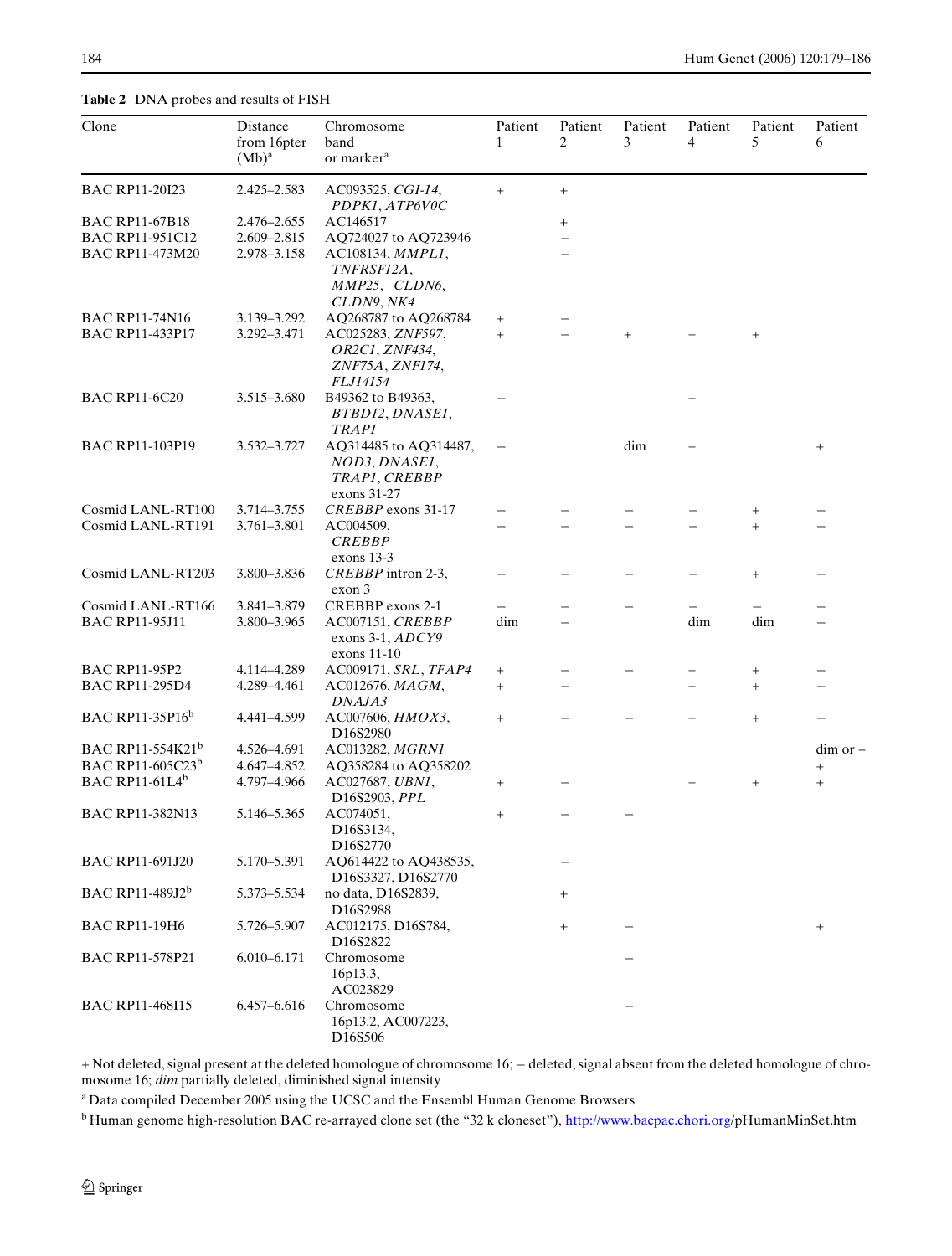

<span id="page-6-4"></span>**Fig. 2** Graphic representation of chromosome 16p13.3 deletions in patients 1–3 with severe RSTS and in patients 4–6 with classical RSTS. The *upper part* shows the position of genes and markers located in the critical region from 2.4 to 6.6 Mb on chromosome 16;

was reported in a boy with RSTS who died 5 days old with two normal hybridization signals using cosmid probe RT1 (Hanauer et al. [2002\)](#page-7-12). However, the mutation in the boy remained unknown and his normal FISH test using probe RT1 does not rule out a partial deletion of *CREBBP* including neighbor genes.

In summary, we have outlined here a new contiguous gene syndrome, the 16p13.3 deletion syndrome or severe RSTS, characterized by the combination of RSTS, serious infections and other additional features, that results from large (contiguous gene) deletions involving *CREBBP* and, most likely, *DNASE1*. Further studies are needed to elucidate the potential role of DNASE1 in severe RSTS.

#### **Electronic database information**

[Accession numbers and URLs for data presented](http://www.ensembl.org) herein are as follows: for genetic map, genomic sequences, cosmids, BACs, and genes: Ensembl [Genome Browser,](http://www.ensembl.org) http://www.ensembl.or[g/ and UCSC](http://www.genome.ucsc.edu) [Human Genome Browser,](http://www.genome.ucsc.edu) http://www.genome.ucsc. ed[u/cgi-bin/hgGateway; for the human genome high](http://www.bacpac.chori.org)[resolution BAC re-arrayed clone set \(the "32 k clone](http://www.bacpac.chori.org)[set"\):](http://www.bacpac.chori.org) http://www.bacpac.chori.org/pHumanMinSet.htm; and for RSTS [MIM 180849], SLE [MIM 152700], *CREBBP* [MIM 600140], *DNASE1* [MIM 125505], and the *vertical shaded bar* indicates the position of *CREBBP*. *Black bars* represent DNA segments present in patients. *Gray bars* represent partially deleted regions indicated by FISH signals with diminished intensity. *White areas* indicate deletions in patients

*TRAP1* [\[MIM 606219\]: Online Mendelian Inheritance](http://www.ncbi.nlm.nih.gov) [in Man \(OMIM\),](http://www.ncbi.nlm.nih.gov) http://www.ncbi.nlm.nih.gov/Omim/

**Acknowledgments** We would like to thank the patients and their families for contributing this study, Corinna Menzel, Max Planck Institute for Molecular Genetics, Berlin, Germany, for technical assistance, Dr. Renata Gaillyová, University Children's Hospital Brno Bohunice, Czech Republic, for clinical data of patient 3, and Mrs. Rachel Pettman, IWK Health Centre, Halifax, NS, Canada for genetic counselling of patient 6. This work was supported in part by a grant (Ba-1397/5-1) from the Deutsche Forschungsgemeinschaft.

### **References**

- <span id="page-6-0"></span>Bartsch O, Wagner A, Hinkel GK, Krebs P, Stumm M, Schmalenberger B, Böhm S, Balci S, Majewski F (1999) FISH studies in 45 patients with Rubinstein–Taybi syndrome: deletions associated with polysplenia, hypoplastic left heart and death in infancy. Eur J Hum Genet 7:748–756
- <span id="page-6-3"></span>Bartsch O, Locher K, Meinecke P, Kress W, Seemanová E, Wagner A, Ostermann K, Rödel G (2002) Molecular studies in 10 cases of Rubinstein–Taybi syndrome, including a mild variant showing a missense mutation in codon 1175 of *CREBBP*. J Med Genet 39:496–501
- <span id="page-6-2"></span>Bartsch O, Schmidt S, Richter M, Morlot S, Seemanová E, Wiebe G, Rasi S (2005) DNA sequencing of *CREBBP* demonstrates mutations in 56% of patients with Rubinstein–Taybi syndrome (RSTS) and in another patient with incomplete RSTS. Hum Genet 117:485–493
- <span id="page-6-1"></span>Breuning MH, Dauwerse HG, Fugazza G, Saris JJ, Spruit L, Wijnen H, Tommerup N, van der Hagen CB, Imaizumi K,